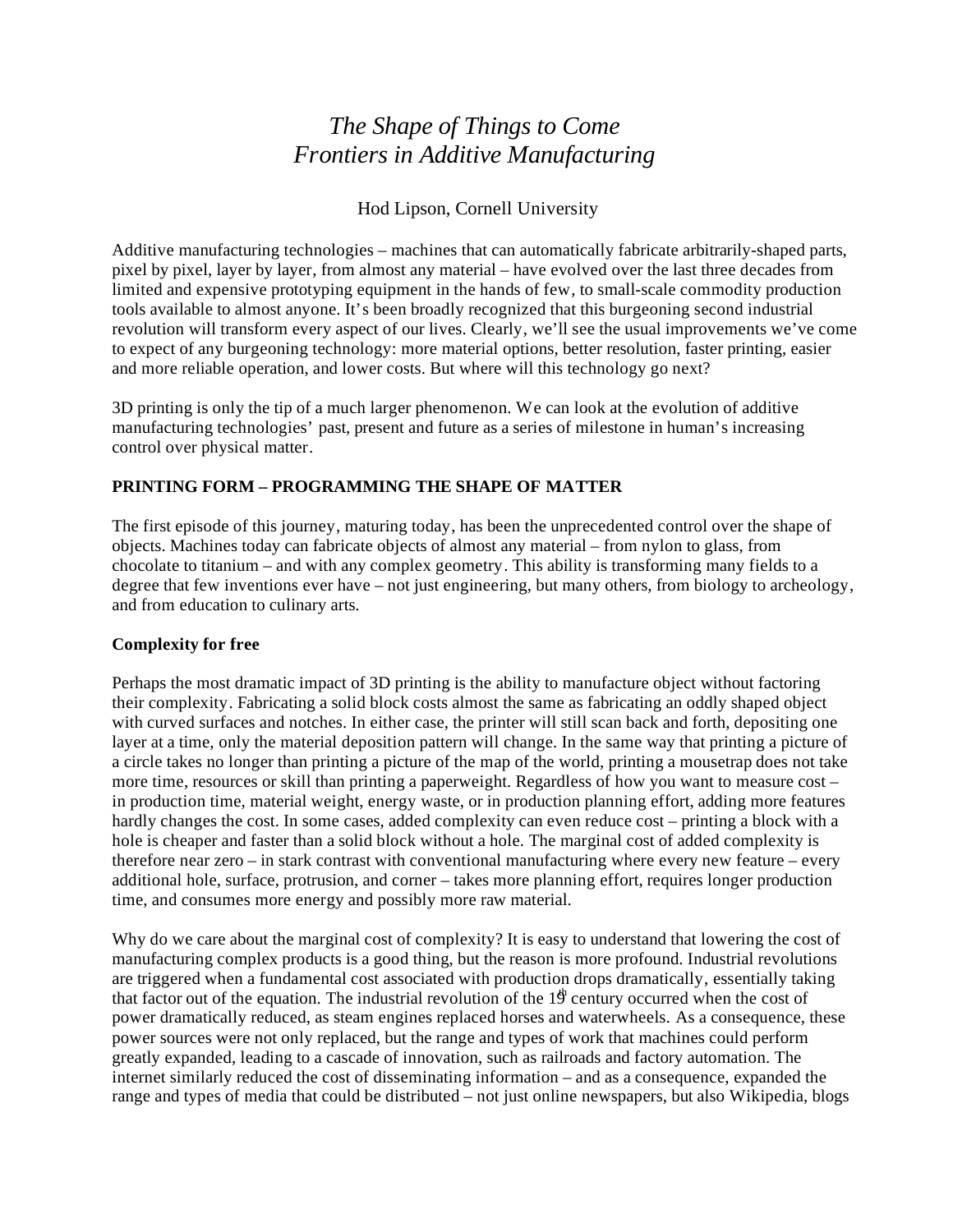and user-generated content. One could argue that 3D printing has drastically reduced the cost of making complexity. Initially, this simply implies that this technology will gradually replace the old way of making the things we once made in more expensive ways. But in the longer term, the range and types of objects being manufactured will greatly expand.

#### **The personalization of manufacturing**

Alongside the vast new design possibilities, however, is the personalization of manufacturing. This trend has profound economic implication on how we will design and consume products in the future, who designs them and where they are made (Lipson & Kurman, 2010). Most importantly, the ability of anyone to design and make complex products without the barriers of resources and skills of traditional manufacturing will democratize innovation and unleash the long tail of human creativity. Look online right now and you'll see thousands of objects for sale ready to be printed on demand, from custom-shaped hearing aids, to flapping-hovering micro air vehicles, to authentic-looking replicas of ancient cuneiforms.



**Fig 1. From chocolate to titanium, from biology to archeology, and from robotics to avionics,** 3D printing is a universal technology that will impact every industry and discipline. Images from [8,9,7,2,5,11]

# **PRINTING COMPOSITION – SHAPING THE INTERNAL STRUCTURE OF MATERIALS**

The second episode of this journey, which we are beginning to experience now, is the control over the composition of matter – going beyond shaping just the external geometry, to shaping the internal structure of materials with unprecedented fidelity. Using multi-material additive manufacturing technologies, we are can make materials within materials, embed and weave multiple materials into complex patterns and co-fabricate entangled components. For example, we can print hard and soft materials in patterns that create bizarre and new structural behaviors, like materials that expand laterally when pulled longitudinally. We are shedding the traditional limitations imposed by conventional manufacturing where each part is made of a single material. Instead, microstructure can be specified with micron-scale precision. With such possibilities, you'll be able to print a custom tennis racket that cleverly enhances your unique backhand, or a replacement spinal disc implant tailored for your aching back. While the possibilities are vast, however, few theories can predict properties of these new materials and few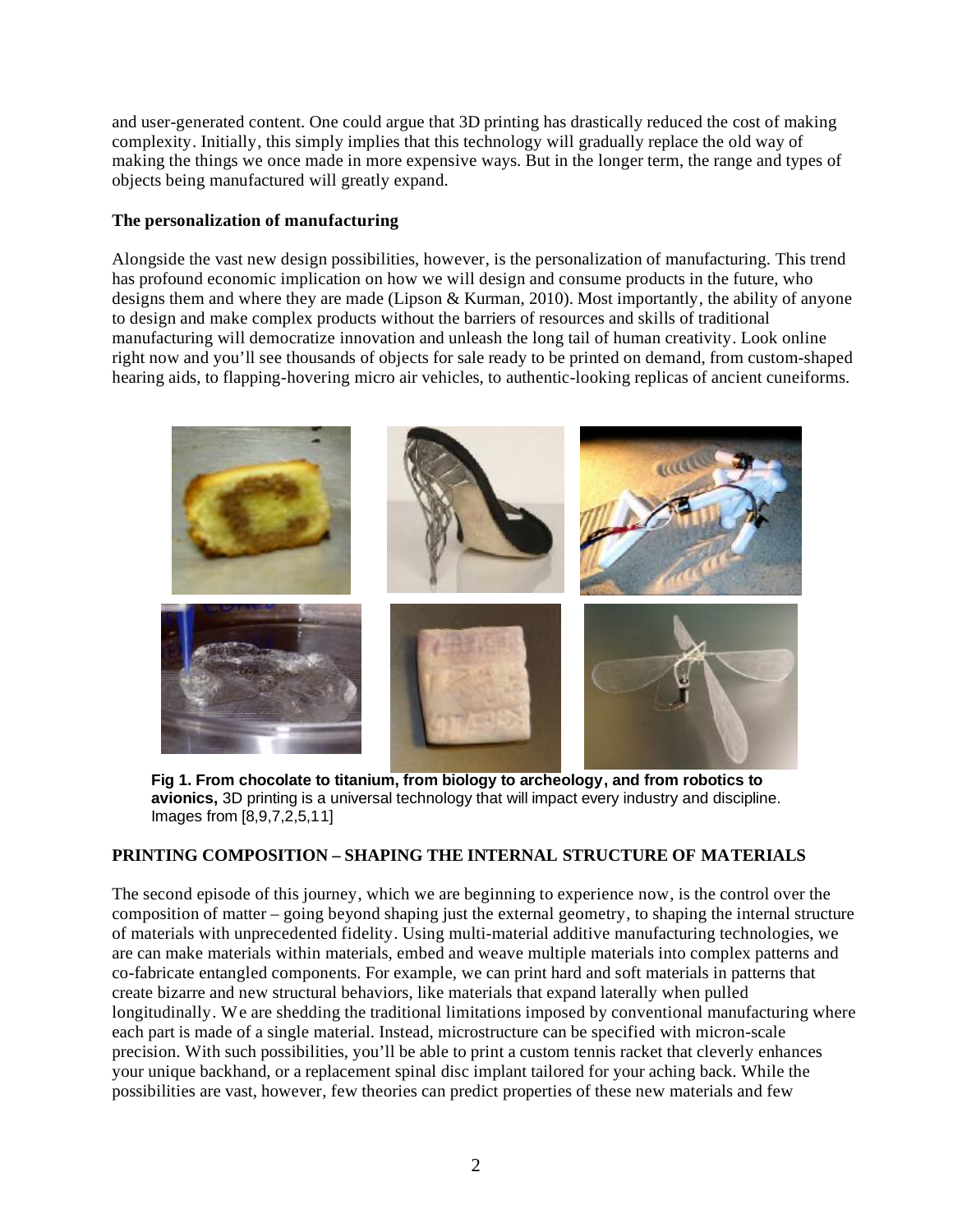designers can exploit the new design space, so new design tools will be needed to augment human creativity.

#### **From bio-printing to food-printing**

There is literally no discipline that will remain unaffected by this unprecedented control over the shape and composition of matter. It's easy to imagine the implication to any field that involves the design and fabrication of physical objects – from mechanical engineering to art and architecture. But the technology can change also fields that have no immediate connection to engineering or to manufacturing. Let's consider an example: The emerging field of 3D printing for medical applications.

**Custom shaped prosthesis**. One of the earliest application of 3D printing to health-related applications was the fabrication of custom-shaped, complex prosthetic limbs and devices. A key challenge in many prosthetic devices is the interface point with the body. For example, the ability to match the socket of a limb prosthesis to a patient's bony prominences or muscular tissue can greatly improve both functionality and comfort. In many cases where the aesthetic appearance of a prosthetic is also a factor, the ability to custom shape the exterior to blend with its surrounding or match symmetrical features is an important advantage as well. The ability to further shape internal cavities, add strengthening girders and shave material off non-load-bearing components can also help improve the weight-to-strength ratio of the device, making it both stronger and lighter. With more sophisticated multi-material fabrication, one could imagine that the mechanical performance of such devices could be tailored even further, improving their elasticity, shock bearing, and energetic performance. A second example of shaped prosthesis are hearing aids. A major factor in the comfort and effectiveness of hearing aids is their fit in the aural canal. With 3D printing, the patient's canal can be optically scanned and a tailored soft prosthesis fabricated almost instantly.

**Custom implants**. One-size-fits-all is not a good compromise when it comes to your hip replacement implant. The idea of using 3D printing to fabricate custom shaped implants dates back to the earliest days of freeform fabrication. Custom shaped titanium or platinum implants can be fabricated at exactly the right size and shape, either parametrically scaled to fit the patient, or even produced directly from CT scan geometry of the original bone to be replaced, or a symmetrical healthy bone. Since complexity is free, printed implants can go beyond the standard bone shape and include various cavities and connection points that make the bonding with existing tissue more compatible, reliable and effective.

**Bioprinting**. Instead of using titanium and other engineering materials, bio-printing involves fabricating implants (and other constructs) from biological materials directly. Early experiments involved 3D printing of bio-compatible scaffolds, which were later infused with live cells and incubated before implantation. The live cells gradually replaced the scaffold, resulting in a custom-shaped live tissue-engineered implant. While the use of printed scaffolds is still prevalent, a further advance involves printing with biological cells directly with no scaffold at all. In this case, the cells are first immersed in a bio-compatible hydrogel ink – a *bioink* – and then printed into their target form. The bioink has two key, contradicting properties that make it tricky to develop: On one hand, it needs to be fluid enough to be printed – to flow through the nozzle while not harming the cells that experience severe shear forces as they come out of the print-head. On the other hand, the bioink needs to be stiff enough to hold its shape after printing, or else the material will ooze into a shapeless mass. Solving that challenge using a variety of chemical and optical crosslinking agents, we were able to fabricate cartilage implants in the shape of a meniscus directly from CT data. Unlike scaffold infusion techniques, however, the ability to print with live cells directly opens the door to fabrication of heterogeneous tissue implants. Imagine the fabrication of something as complex as a spinal disk or a heart valve, that involves multiple cell types in a complex spatial arrangement that is critical to proper functionality (Cohenet al., 2006).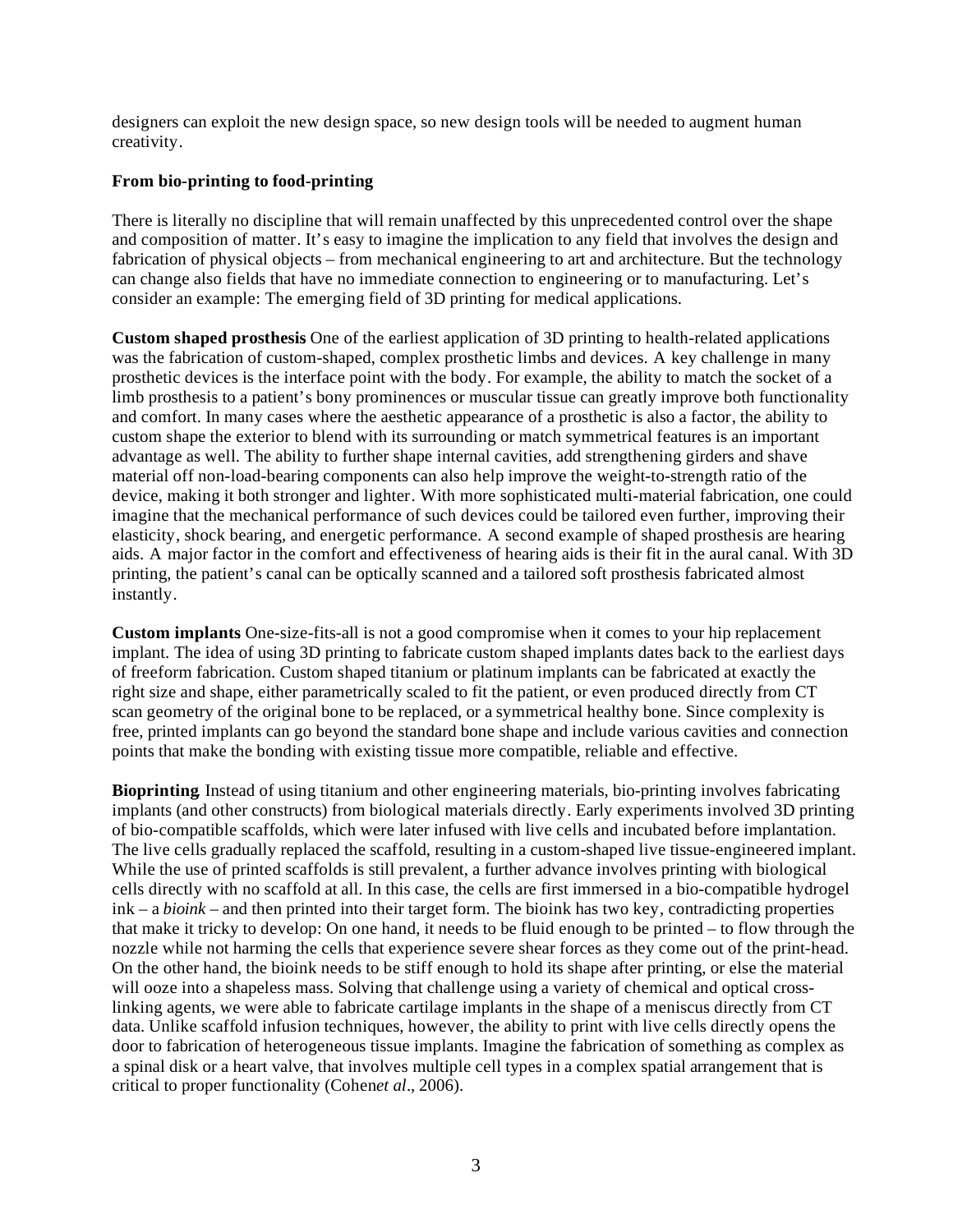**Drug screening models**. The ability to fabricate complex, multi-cell heterogeneous tissue arrangements in three dimensions has many applications beyond implants. One such exciting opportunity is the fabrication of models for drug screening. Traditionally, drugs and other treatments are tested first in simple petri-dish-like environments that try to replicate the anticipated target environment where the actual drug or treatment will be in use. These petri-dishes or test-tubes are relatively simple compared to the real environment, both in the range of cell types and their spatial distribution. This mismatch often necessitates the use of animal models and other more sophisticated high-throughput testing procedures. The use of 3D bioprinting, however, opens the door to fabrication of 3D, spatially-heterogeneous tissue models that more closely resemble the target application of a drug. One could imagine, for example, that cancer cells in the shape and distribution of a tumor could be fabricated directly and then the effectiveness of treatments tested directly in vitro. Such experiments could provide a more realistic prediction of drug effectiveness, and shorten the cycle of drug development.

**Surgical planning**. A somewhat less obvious but equally important application of 3D printing is for preparation for surgery. Non-routine, complex surgical procedures often involve manipulation of tissue and tools through an intertwined and unknown environment. Some operations also require the preparation and attachment of permanent or temporary plates and other devices within the patient's body. Just as it easier to put a puzzle together the second time around, surgeons can substantially reduce the time and improve the reliability of an operation if they get a chance to practice it beforehand. This is especially true when a complex and non-routine procedure is executed for the first time. For example, we have often been requested to 3D-print a set of shattered or deformed bones produced from a CT scan of an injured dog coming into emergency surgery at the veterinary school. The surgeons will receive the printed bones, and practice the surgery – learning to identify the fragments, optimize the reconstruction process, and prepare any necessary plates and jigs in advance. Informally, surgeons have reported that surgery time can be reduced by half, not to mention the increase in quality of care.

**Surgical training**. Surgeons in training often get access to the state of the art surgical equipment and tools, but rarely do they get a chance to practice on realistic cases. It is unlikely that a training surgeon will get to practice removing a brain tumor, for example: It is unlikely that a animal model or a human cadaver will be found with such a case, or that that a synthetic training model happens to available for purchase. With 3D printing, however, relevant and typical cases from real patients can be recorded and reproduced on demand for practice. With some modeling, it is even possible to combine cases and adjust the severity of cases on demand in order to challenge training surgeons exactly at the right level for the best learning experience. With multi-material bioprinting, the training models could be fabricated with biological materials to provide an even more realistic training experience that provides also the feel and the responsiveness of the real wet tissue.

**Custom medication**. An excellent example of an application of 3D printing where composition control is key is the fabrication of medical pills on demand. A growing challenge for both doctors and patients is the administration of multiple medications simultaneously. Instead of keeping track of a dozen pills daily, a printer can now fabricate a single, custom-made pill for each patient. That pill contains the exact amount, combination and arrangement of medication that a patient needs that day. The pill could have a special identification marking, eliminating much of the confusion and uncertainty associated with conventional delivery methods.

**Food printing**. Perhaps the unforeseen killer-app, food printing is for 3D printing for video gaming is for computers. Based on the very same technology as bio-printing, food printing involves the fabrication of edible items from raw edible inks. The term "edible inks" doesn't quite do justice here: We're talking about chocolate and peanut butter, cookie dough and frosting. And it doesn't have to be all bad: You can even print with organic pesto and locally made goat cheese. It doesn't really matter: Download the recipe, load in the frozen food cartridges, and hit print. The recipe dictates which material goes where, and what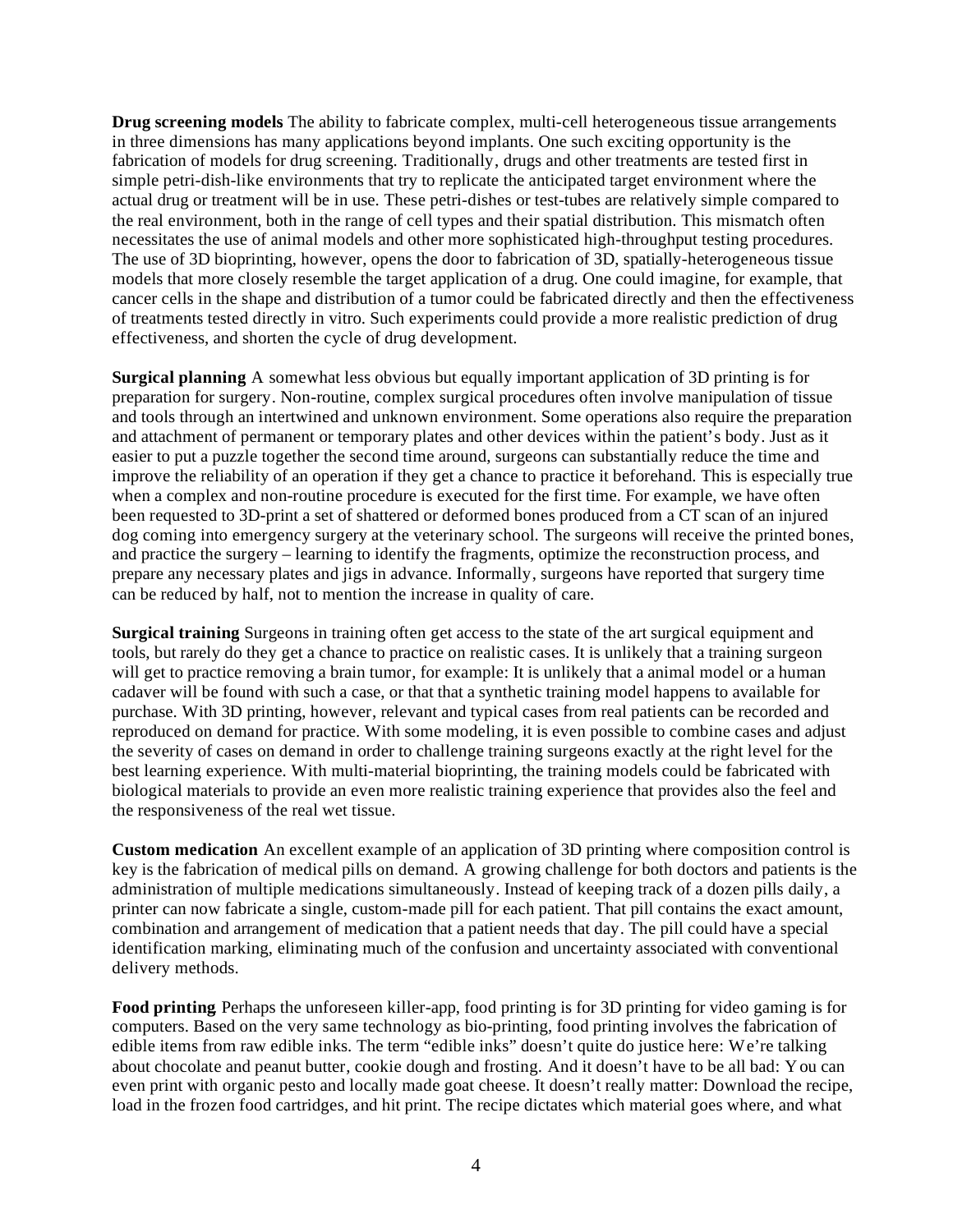inline-cooking procedure is applied during deposition and after. We've printed with all the materials above and more, creating chocolate confections with frosted decorations, vanilla cookies with vertical text lettering in chocolate inside. Imagine a cookie printer with sliders to adjust the crispiness, flavor, color, and texture in any arbitrary way? How about a checker-board lasagna? Your imagination is the limit. While some find the idea of printed foods the epitome of processed foods, others find the whole idea fascinating in its vast new opportunities to innovate. Download and share recipes, tailor variants to your liking, and have freshly made dishes to your exact liking made just for you.

# **PRINTING FUNCTION – PROGRAMMING BEHAVIOR OF ACTIVE MATERIALS**

The third and final episode of this journey, of which we are only beginning to see early signs, is the control over behavior. In this episode we will go beyond controlling just the shape of matter; we will go past controlling just its composition; we will now be able to program these materials to function in arbitrary ways – to sense and react, to compute and behave. This last step entail a blurring between material and code (Gershenfeld, 2005), leading to what is essentially *programmable matter*. Moving from an object's mechanical functionality to controlling how it processes information and energy as well. When this day comes, you'll be able to print virtually anything – from a cellphone to a robot that will walk out of the printer, batteries included. But that robot will not look at all like today's robots, because it will not be limited by the constraints imposed by conventional manufacturing, nor will it be designed directly by humans. The ability to manufacture such arbitrary active systems comprising both passive and active substructures will have opened the door to a new space of designs and a new paradigm of engineering, one that is not unlike biology.

# **THE NEW CAD**

For the last four decades, computers aided design (CAD) tools have played a critical role in the product design process. But to a large extent, CAD tools have remained relatively unchanged in their role and format: User interfaces have improved, geometric manipulations have become faster and more reliable, and graphics has become three dimensional and photo-realistic. But conceptually, CAD software remains today merely a passive 3D drawing board that records our intentions but offers little insight or ideas of its own.

As 3D printing technologies become more abundant, the traditional barriers of resources and skill for manufacturing have all but vanished. The limit is now our imagination, and our imagination is, unfortunately, limited. I have seen over and over how fresh students faced with the blank page of CAD and the unlimited capability of a 3D printer, design nothing more than a rectangular object with a few linear notches. To a large extent, this is a cultural blindness evolved out of years of observing massproduced objects made subject to traditional manufacturing constraints. But on the other hand, this is also due to the design thinking imposed by conventional CAD tools, and the lack of new design tools that take advantage of the vast new design space offered 3D printing capabilities.

It is clear that while the classical CAD paradigm will remain dominant for the foreseeable future, new paradigms for design tools are beginning to emerge.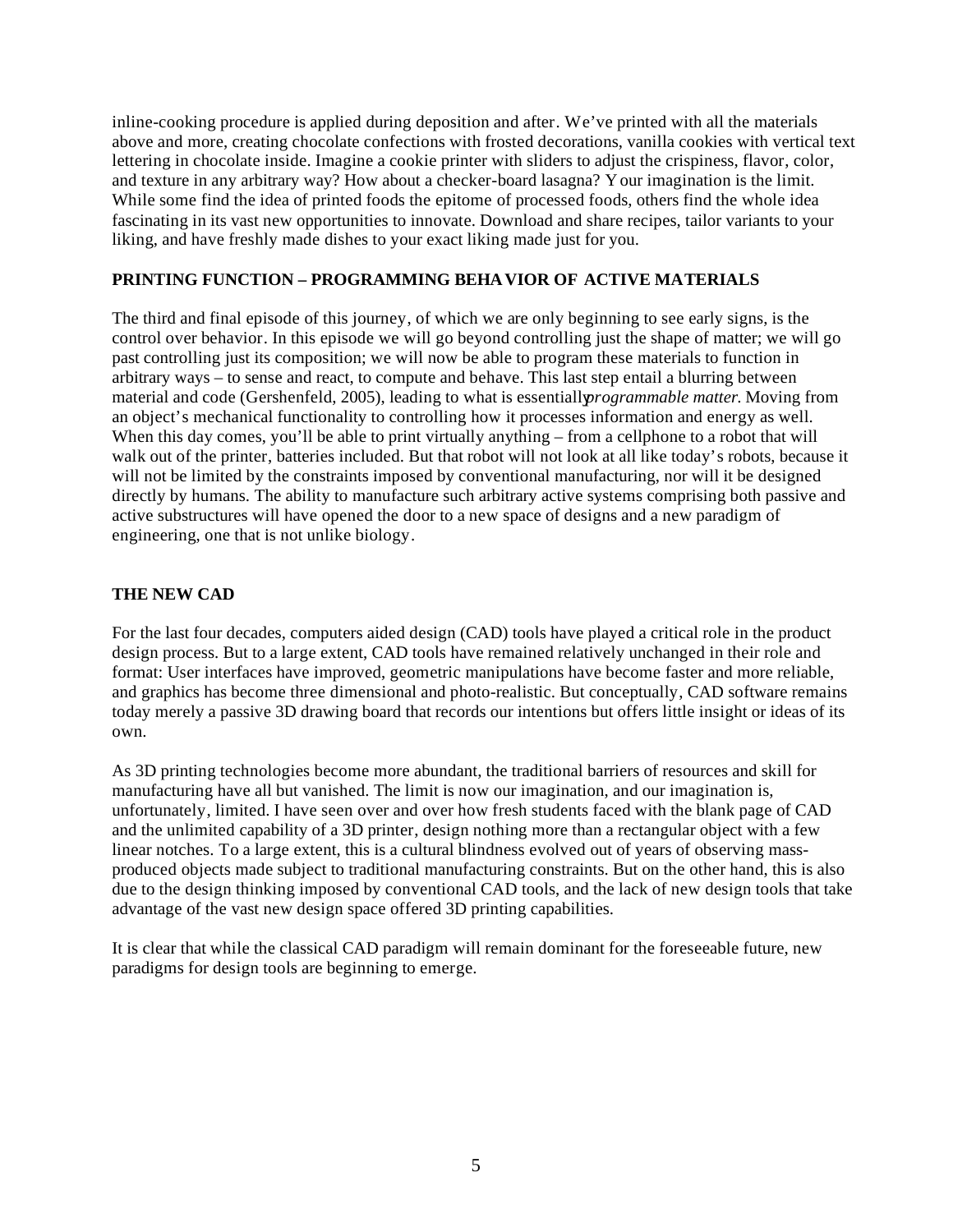

**Fig 2. The New CAD.** Beyond geometric modeling, products are described by interactive evolution, through procedural construction algorithms, or by compiling high-level requirement and constraints automatically. Images from [1,10,4]

**Function representations**. As our ability to control the shape, composition, and behavior of material advances, it becomes more appropriate to think about geometry and material specification as programming rather than as drawing. For example, say you would like to fabricate a helical surface with elliptical perforations at some semi-periodic pattern. Making something like that would be a complicated and expensive nightmare using traditional manufacturing techniques, so that kind of capability is buried deep down the advanced CAD options menu, if it can be found at all. It would involve multiple steps and would bring the CAD software to its knees. But unencumbered by traditional manufacturing constraints, a growing number of designers would want to explore exactly those kind of geometries – easily and quickly. And why not? There are, in fact, many more crazy shapes that regular shapes, but just currently difficult to explore. The helical perforated shape might be more easily described using a procedural construction process rather a target geometry (Paskoet al., 2011). In other words, algorithmic, rather than descriptive geometry – much like biology describes phenotypes using a developmental process, or like a software engineer describes the appearance of a dynamic web page.

**Matter compilers**. An alternative approach to design is to specify what the design needs to accomplish rather than what it need to look like, and then let the machine compile the design to your specification. Some products, especially those that have a purely functional role, would fit well into such a design process. Consider for example the task of designing supporting bracket. We know the geometric constraints of the load and support contact points, the weight to be carried, and the material properties. Specify those requirements, hit the design button, and watch how the optimal design emerges automatically. I guarantee that the optimal design will not be a block with rectangular notches and holes. Instead, an organic-looking optimal structure with beautifully shaped cavities will emerge, something that would take a human designer years to come up with manually. Now let's say the bracket can't be installed because of a pipe protruding into the bracket's location. No problem - add the pipe protrusion constraint and recompile. Programming by specifying the target behavior and constraints, then compiling it into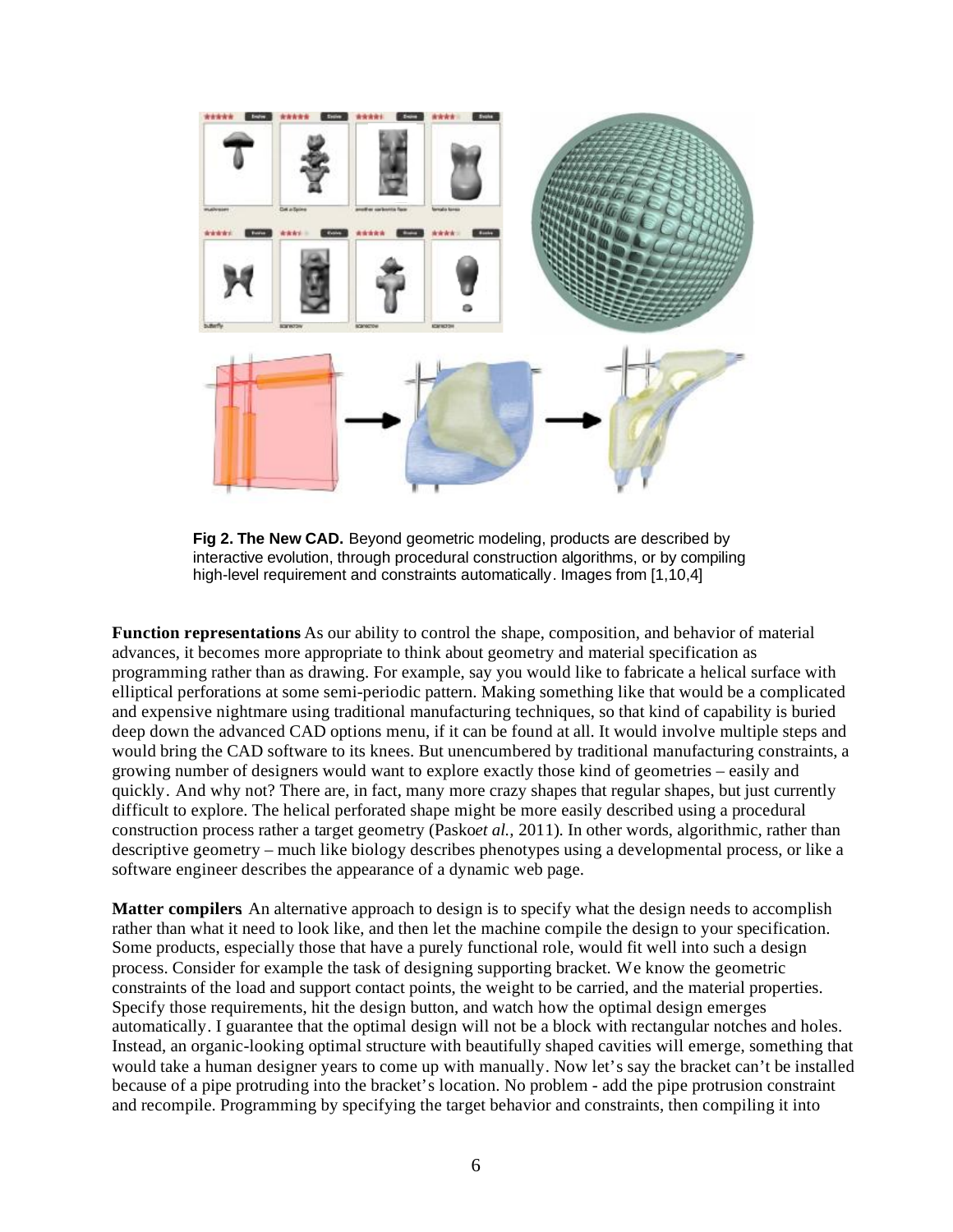functional geometry can address complex requirements, as well as optimally exploit the new manufacturing capabilities afforded by multi-material 3D printing as they become available. In a way, the designer becomes the customer, and the CAD software becomes the designer.

**Interactive evolution**. What happens when the desired object can't be described quantitatively? Such situations occur frequently when designing objects that have an aesthetic component that defies quantification. Imagine you need to design a perfume bottle. While some aspects of the design can be specified quantitatively – such as the desired volume and size – others, such as the look and feel are more difficult to describe. Moreover, those skilled at the art of assessing perfume bottles may have no inclination to dabble in CAD speak. Instead, a new type of CAD software can display a range of initial design concepts, and allow an expert to indicate which ones they like, or to put it in perhaps less gentle terms, which they least dislike. Armed with this information, the machine can begin to infer automatically a sense of aesthetic that the designer has in mind, and generate a new set of solutions. These solutions will still obey the quantitative requirements – the bottle volume and size, say – but match the designer's aesthetic preferences a bit closer. Repeating this process through a sequence of solutions and selections, the designer might be able to design what might be a complex perfume bottle with relatively little CAD expertise. Importantly, the designer might actually come across new ideas and be provoked into new corners of the design space where no person has been before. Using this process, visitors to the EndlessForms website (Clune*et al.*, 2011) have collaboratively designed objects from furniture to faces, and from bottles to butterflies.

**FabApps**. What if I want to design a toothbrush to print on my 3D printer today? It's unlikely that I will be able to design a good, ergonomic, and safe toothbrush – even though a toothbrush seems like a simple product, it takes years of experience and know-how to design a successful one. Yet with the advent of 3D printers, it is likely that people will want to do exactly that – design their own products with almost no experience and little patience to learn. The solution may be in the form of simple CAD applications dedicated to a narrow product and which encapsulate all the relevant knowledge, yet expose just the right level of flexibility to the user. Such FabApps (Cohen & Lipton, 2009), similar to the iPhone apps that you can download for 99 cents, guide you through your design and make you look like a pro. A toothbrush app can ask for dimensions of your hand and mouth, process pictures of your face and palm, walk you through fifty different options and ask twenty more questions, then produce the perfect toothbrush that uniquely fits your needs and is guaranteed to be a success.

# **CLOSING**

3D printing is only the tip of a series of milestone in human's increasing control over physical matter.

If humans distinguished themselves from their evolutionary ancestors by making tools, then additive manufacturing represents the ultimate tool – perhaps changing human culture forever in ways we can hardly anticipate.

# **References**

- 1. Clune, J. and Lipson, H. (2011) "Evolving three-dimensional objects with a generative encoding inspired by developmental biology," Proceedings of the European Conference on Artificial Life, See <http://EndlessForms.com>
- 2. Cohen D. L., Malone E., Lipson H., Bonassar L., (2006) "3D direct printing of heterogeneous tissue implants", Tissue Engineering, V ol. 12, No. 5: 1325-1335
- 3. Geshenfeld N. (2005), FAB: *The Coming Revolution on Your Desktop--From Personal Computers to Personal Fabrication*, Basic Books